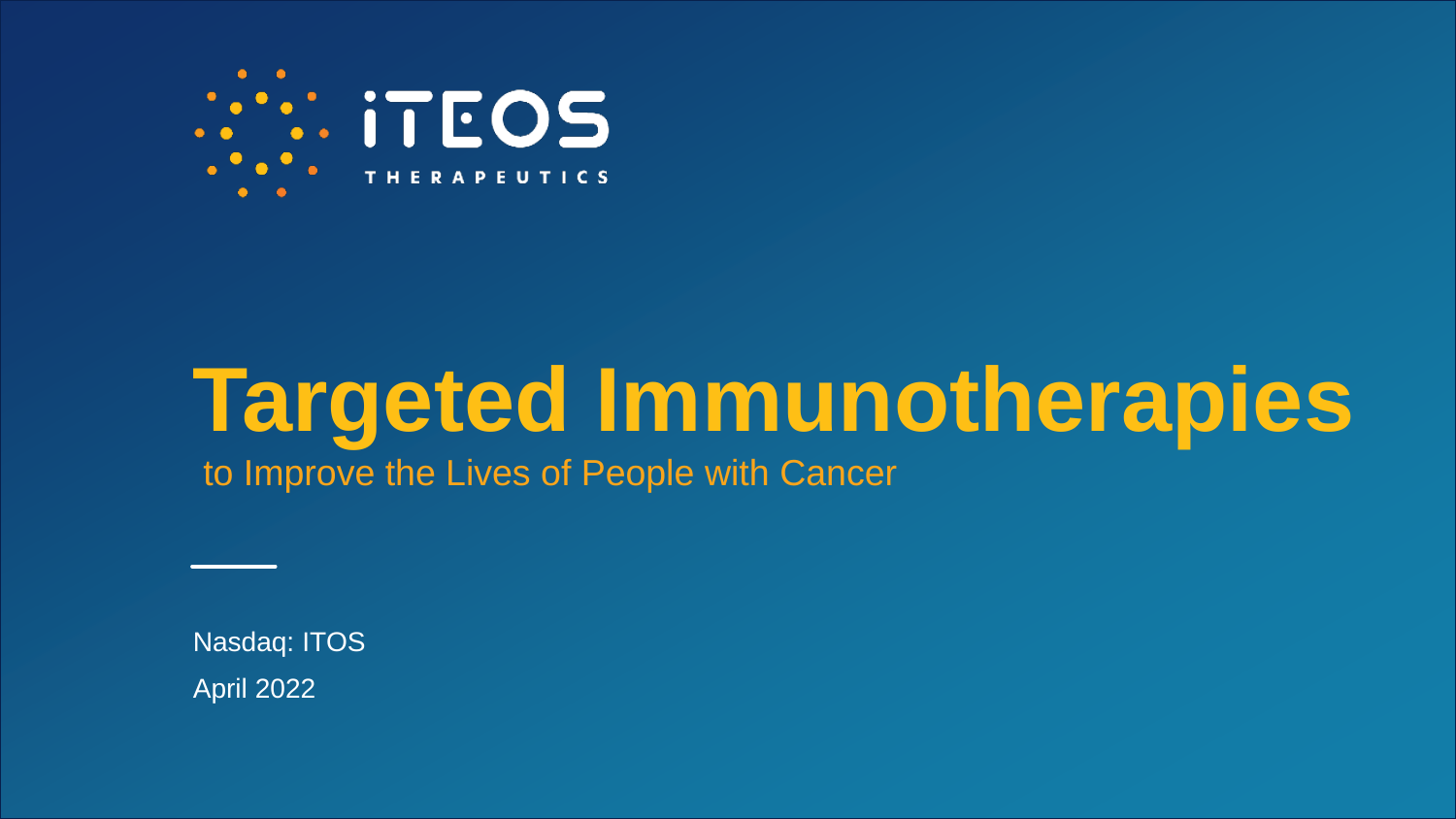### **Forward-Looking Statements**

This presentation contains forward-looking statements within the meaning of The Private Securities Litigation Reform Act of 1995 and other federal securities laws. Any statements that are not statements of historical fact may be deemed to be forward-looking statements. Words such as "believe," "anticipate," "plan," "expect," "will," "may," "intend," "prepare," "look," "potential," "possible" and similar expressions are intended to identify forward-looking statements. These forward-looking statements include statements relating to the potential benefits of our product candidates; our clinical trials plans and expected timelines, and the potential for certain studies to support regulatory submissions; our expected cash runway; and the potential benefits of our collaborations, including with GSK.

These forward-looking statements involve risks and uncertainties, many of which are beyond iTeos' control. Actual results could materially differ from those stated or implied by these forward-looking statements as a result of such risks and uncertainties. Known risk factors include the following: success in preclinical testing and early clinical trials does not ensure that later clinical trials will be successful, and early results from a clinical trial do not necessarily predict final results; the data for our product candidates may not be sufficient to support regulatory approval; iTeos may encounter unanticipated costs or may expend cash more rapidly than currently anticipated due to challenges and uncertainties inherent in product research and development and biologics manufacturing; the expected benefits and opportunities related to the agreement between iTeos and GSK may not be realized or may take longer to realize than expected due to a variety of reasons, including any inability of the parties to perform their commitments and obligations under the agreement, challenges and uncertainties inherent in product research and development and manufacturing limitations; iTeos may not be able to execute on its business plans, including meeting its expected or planned regulatory milestones and timelines, research and clinical development plans, and bringing its product candidates to market, for various reasons, some of which may be outside of iTeos' control, including possible limitations of company financial and other resources, manufacturing limitations that may not be anticipated or resolved for in a timely manner, regulatory, court or agency decisions such as decisions by the United States Patent and Trademark Office with respect to patents that cover our product candidates and the impact of the COVID-19 pandemic; and those risks identified under the heading "Risk Factors" in iTeos' Annual Report on Form 10-K for the year ended December 31, 2021 filed with the Securities and Exchange Commission (SEC) as well as other SEC filings made by the Company which you are encouraged to review. Statements regarding the Company's cash runway do not indicate when the Company may access the capital markets.

Any of the foregoing risks could materially and adversely affect iTeos' business, results of operations and the trading price of iTeos' common stock. We caution investors not to place considerable reliance on the forward-looking statements contained in this press release. iTeos does not undertake any obligation to publicly update its forward-looking statements based on events or circumstances after the date hereof.

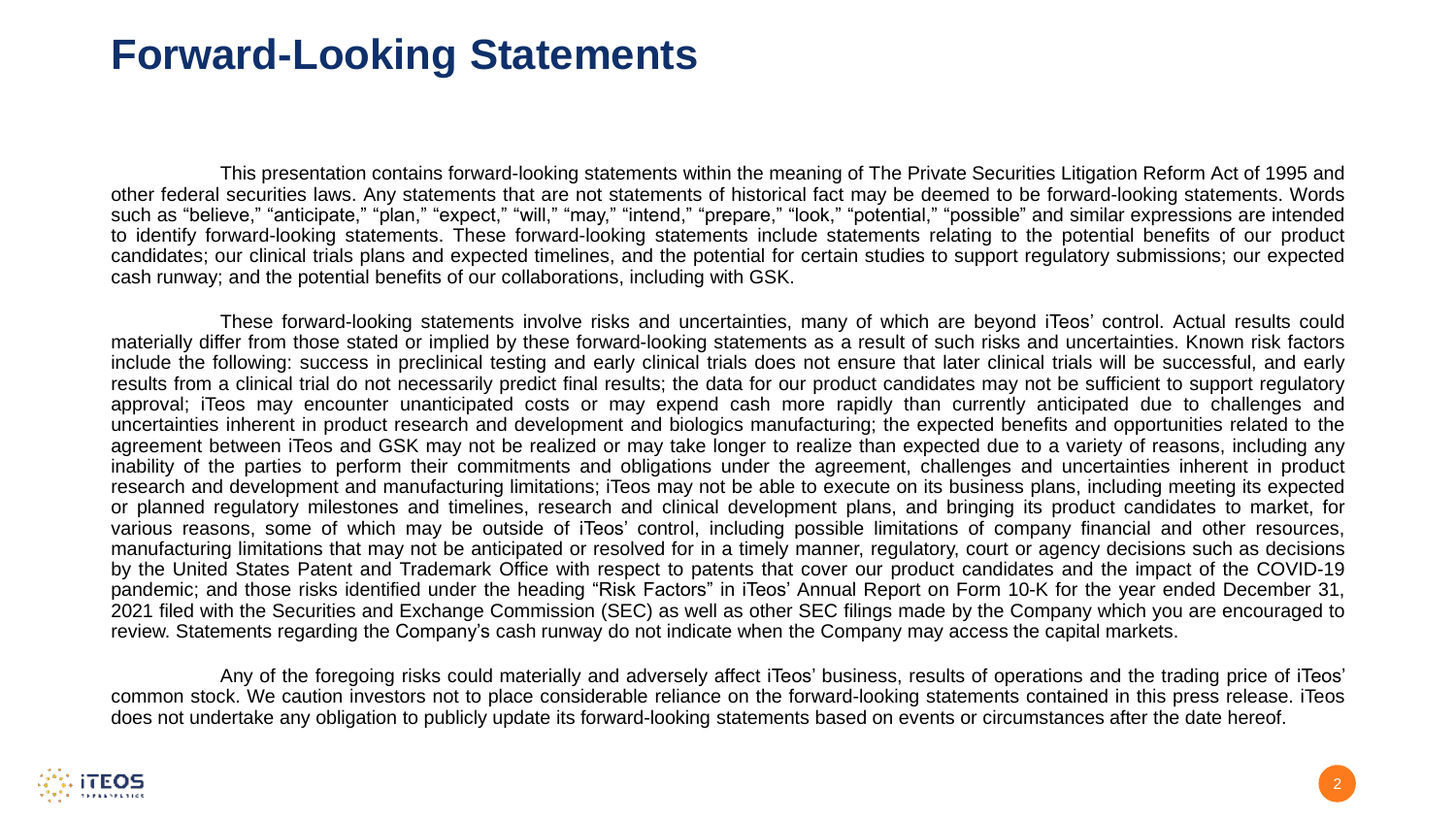# **iTeos Has a Unique Opportunity to Lead the Next Wave of Advances in Immuno-Oncology**

Growing pipeline of candidates and combinations with the potential to improve treatment for multiple cancers

**11** Clinical studies planned including 3

**5**

**Potential best-in-class therapies against 2 derisked targets** with clinical proof of concept

# **\$848.5M\***

**Strategic collaborations targeted** to effectively advance and expand our pipeline

Cash balance providing runway to pursue an aggressive clinical development strategy



**ITEOS** 

registration-

directed trials



R&D scientists with deep knowledge in tumor immunology to design and develop best-in-class therapeutics

\*as of December 31, 2021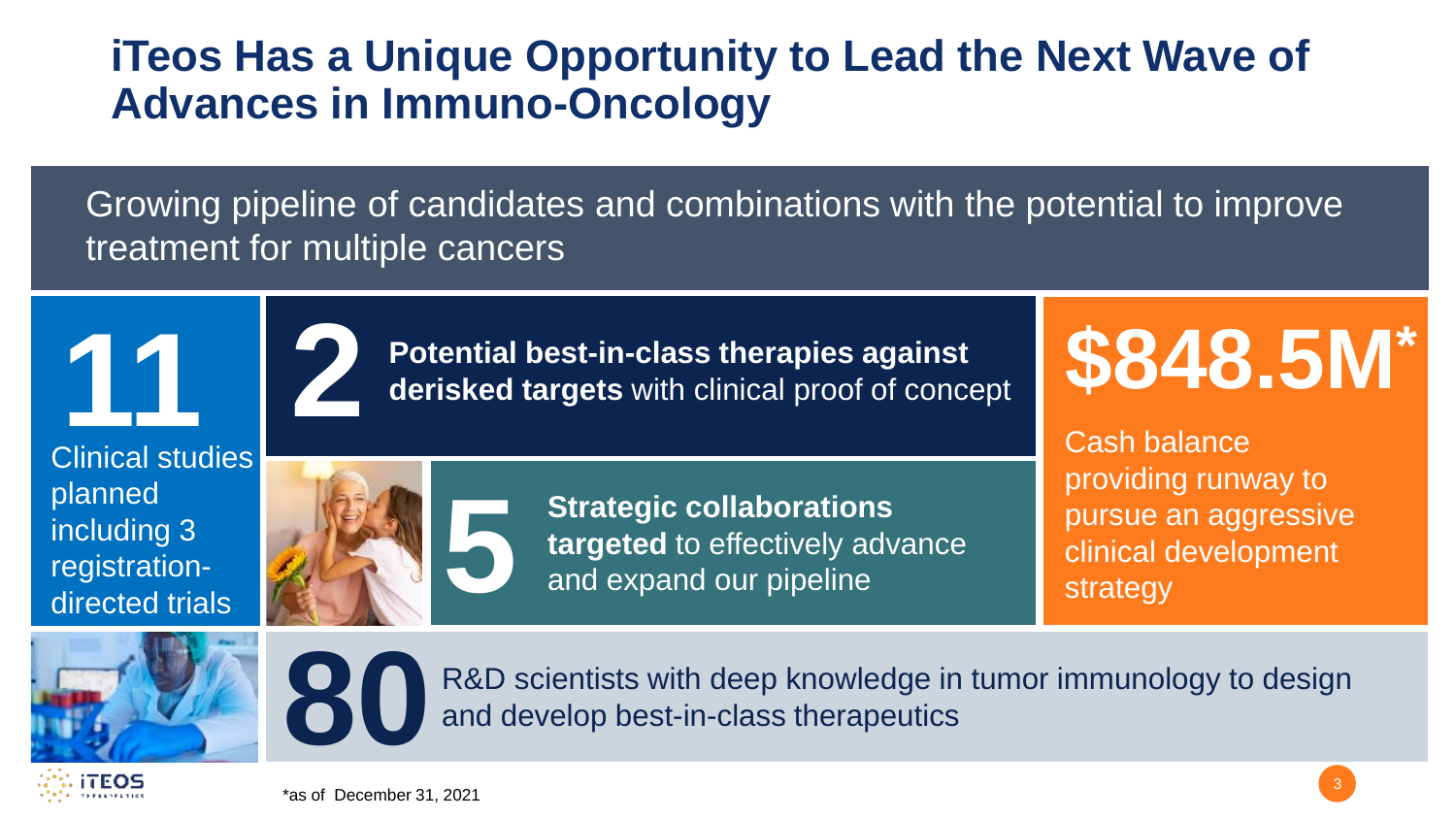#### **Differentiated Immuno-Oncology Therapeutic Candidates Rapidly Advancing Through an Expansive Development Strategy**

| Program        | Regimen                             | Indication                                                              | Preclinical | Phase 1 | Phase 2a | Randomized | Registration-directed |
|----------------|-------------------------------------|-------------------------------------------------------------------------|-------------|---------|----------|------------|-----------------------|
|                | + dostarlimab                       | <b>Solid Tumors</b>                                                     |             |         |          |            |                       |
| <b>EOS-448</b> | + dostarlimab                       | 1L NSCLC PDL1high                                                       |             |         |          |            |                       |
|                |                                     | <b>HNSCC</b>                                                            |             |         |          |            |                       |
|                |                                     | <b>Undisclosed</b>                                                      |             |         |          |            |                       |
|                | + dostarlimab + CD96                | <b>Solid Tumors</b>                                                     |             |         |          |            |                       |
|                | + dostarlimab + Inupadenant         | <b>Solid Tumors</b>                                                     |             |         |          |            |                       |
|                | + inupadenant                       | <b>PD-1 Resistant Melanoma</b>                                          |             |         |          |            |                       |
|                | <b>Monotherapy/</b><br>+ iberdomide | <b>Relapsed Refractory Multiple Myeloma</b>                             |             |         |          |            |                       |
| Inupadenant    | <b>Monotherapy</b>                  | <b>Evaluating Patient and Indication Selection</b><br><b>Biomarkers</b> |             |         |          |            |                       |
|                | + pembrolizumab                     | <b>PD-1 Resistant Melanoma</b>                                          |             |         |          |            |                       |
|                | + chemotherapy                      | <b>Undisclosed</b>                                                      |             |         |          |            |                       |
| <b>EOS-984</b> |                                     | <b>IND Enabling Studies</b>                                             |             |         |          |            |                       |

*\* Studies with solid arrow are dosing patients. Studies with dashed arrows have not yet dosed patients*

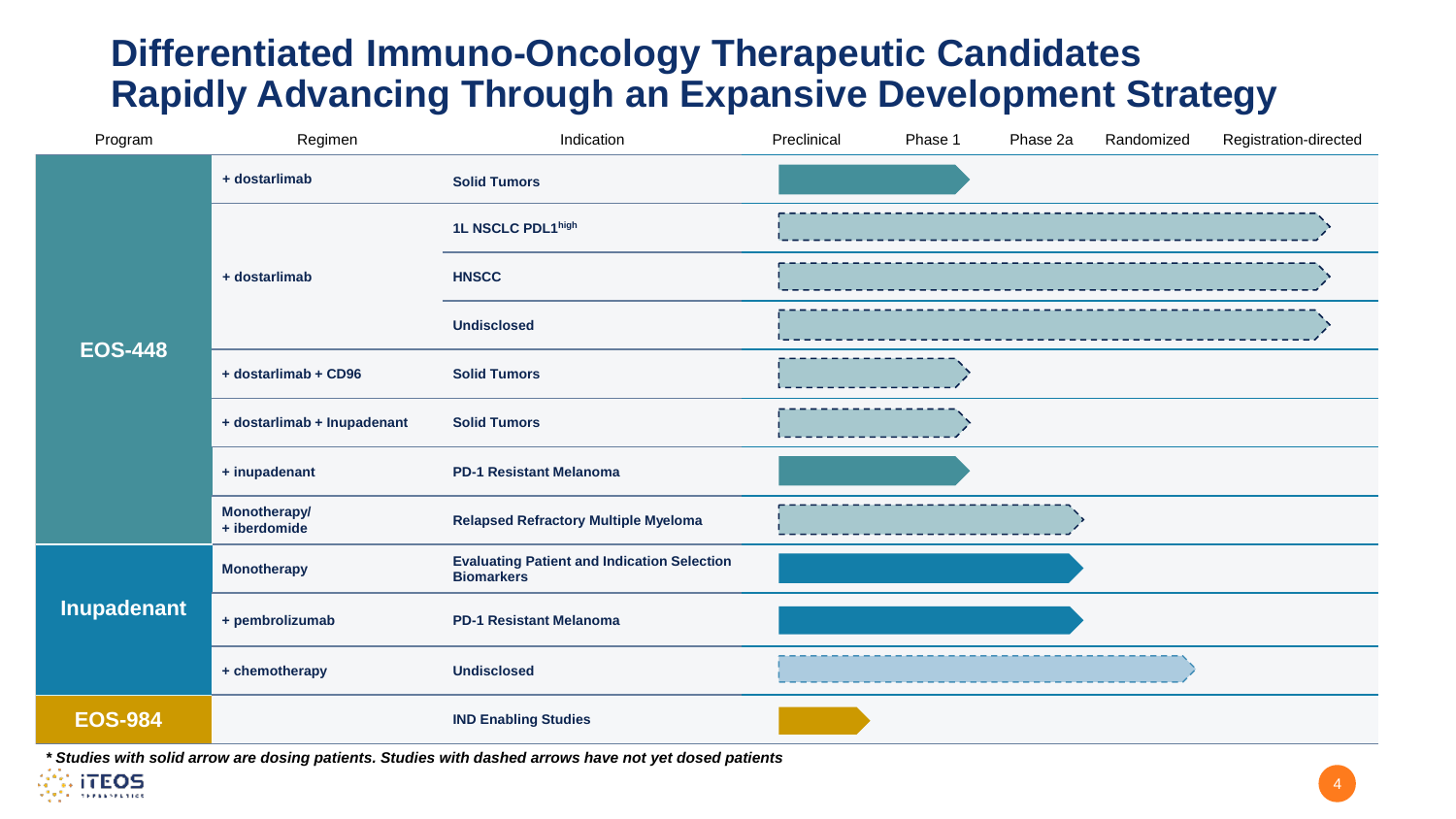### **iTeos Leverages Unique Expertise and Insights in Delivering Next-Generation Immunotherapies**









iTeos digs deep to understand the cancer microenvironment to find the best targets

We design tailored therapeutics to best harness the immune system against cancer We endeavor always to target the right patients with the most optimal therapeutic combinations

We believe this dedication to excellence will lead to effective treatments and better outcomes for people with cancer

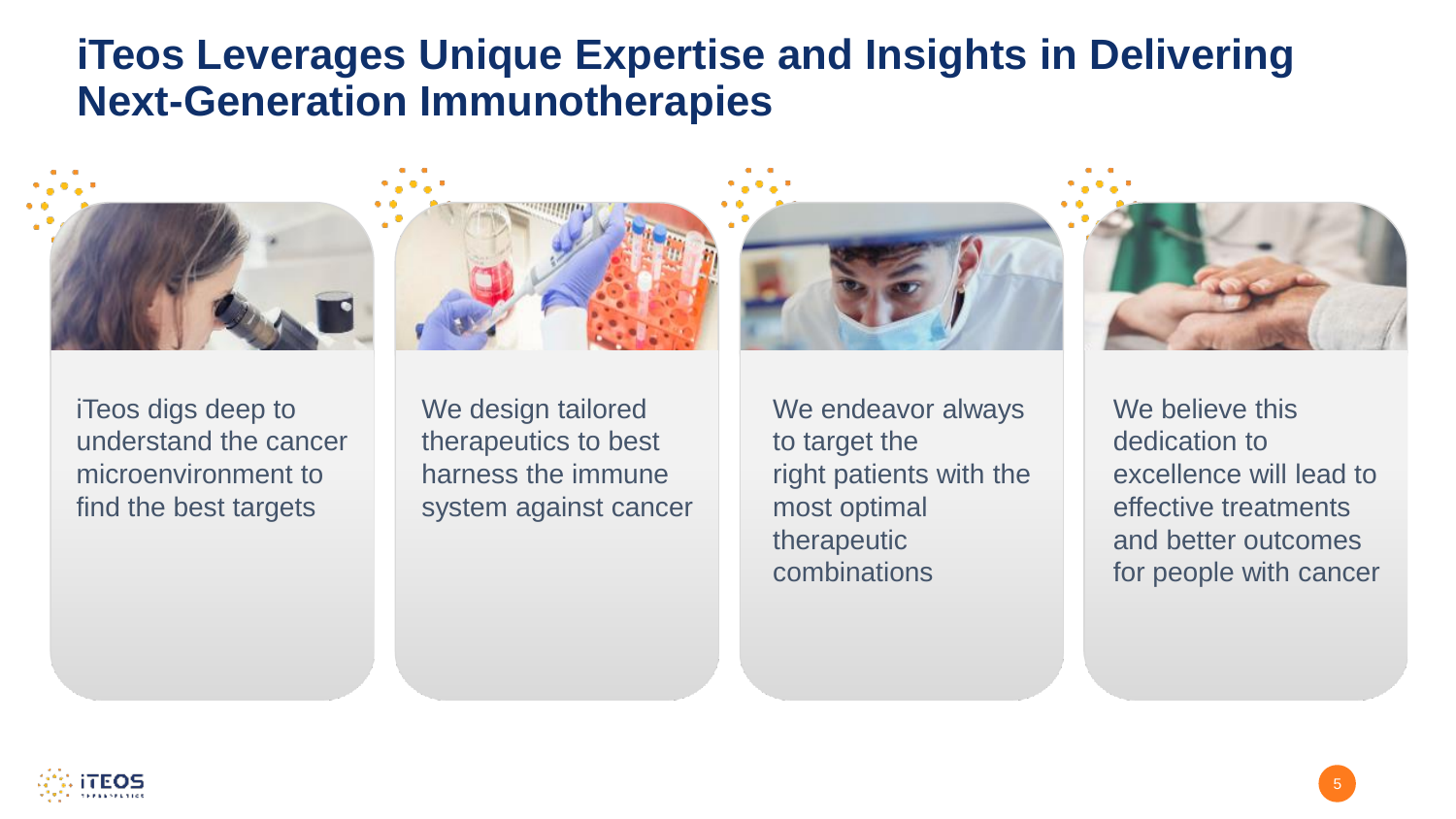## **Significant Progress in 2021 Setting the Groundwork for Robust Execution in 2022**

#### **Delivered Clinical Data**

Data differentiating EOS-448 and [inupadenant](#page-14-0)

#### **Expanded our Pipeline**

Progressed novel clinical combinations and nominated candidate with first-in-class MoA

#### **Secured Transformative Collaboration**

Partnership with GSK to expand and differentiate EOS-448

**Progressed Clinical Development**

Initiated 1b/2a clinical trials - 4 combinations - 3 indications

Stage set for rapid advancement to pivotal trials

6

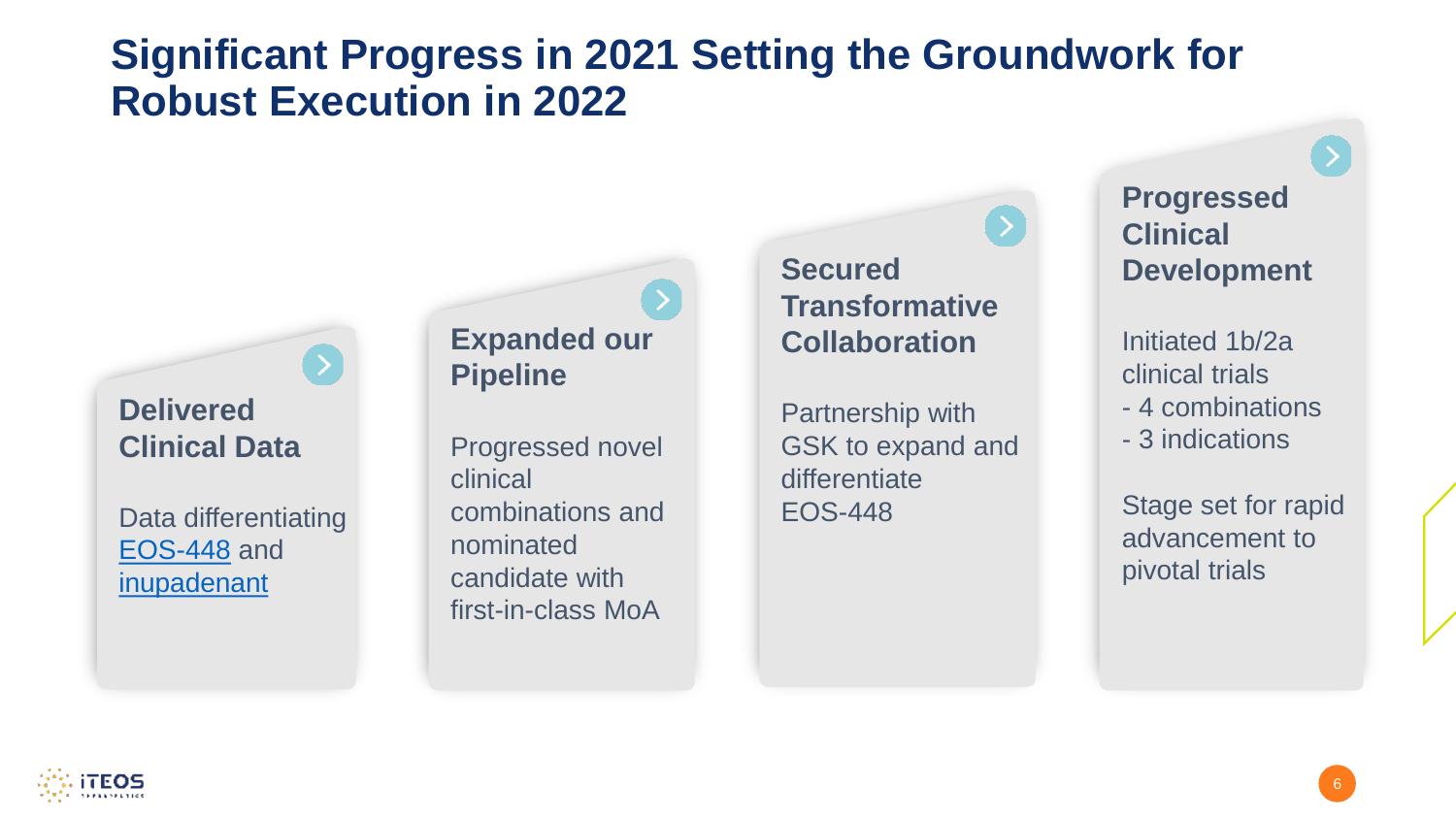

#### $Fc\gamma$ R-engaging Anti-TIGIT Antibody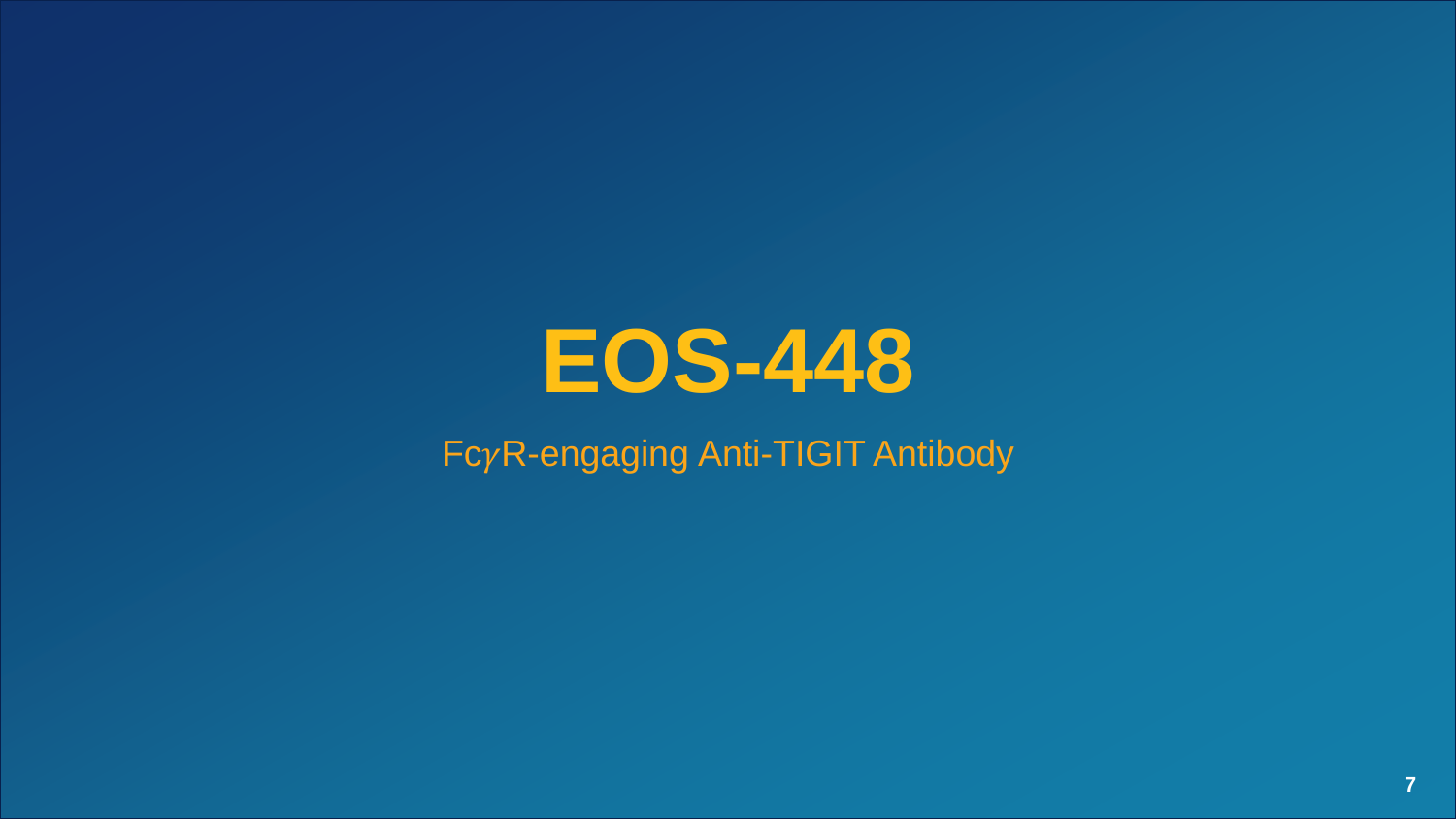# **EOS-448 Is Designed to Enhance the Anti-tumor Response Through a Multifaceted Immune Modulatory Mechanism**

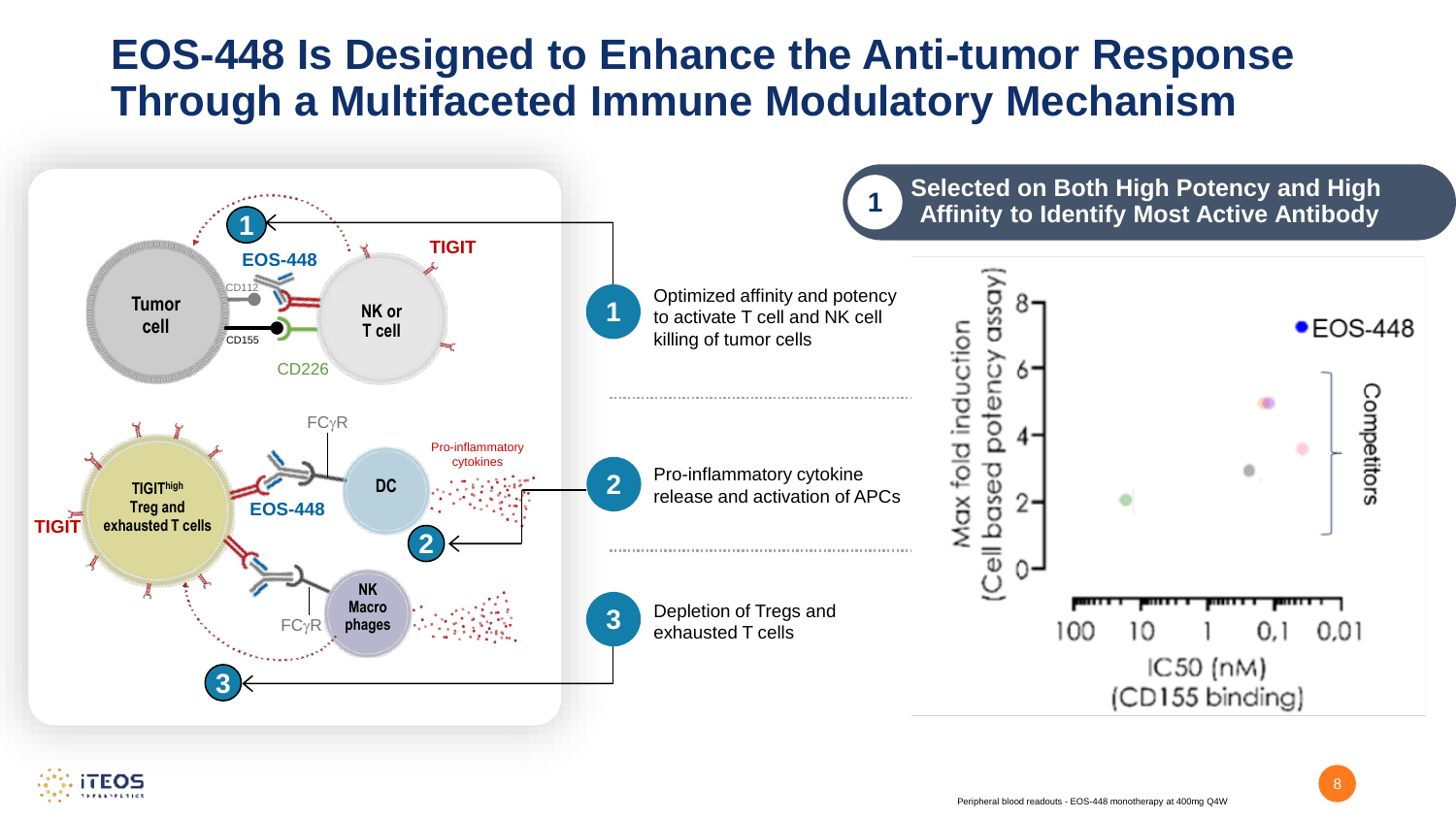## **EOS-448 has a Confirmed Multi-faceted Mechanism, Leading to a Differentiated Profile**

**a-TIGIT Fc-active Upregulates DC Activation & Increases Production of Cytokines 2**

**Demonstrated Depletion of Exhausted Treg Cells While Enhancing Population of Active CD8 Cells 3**

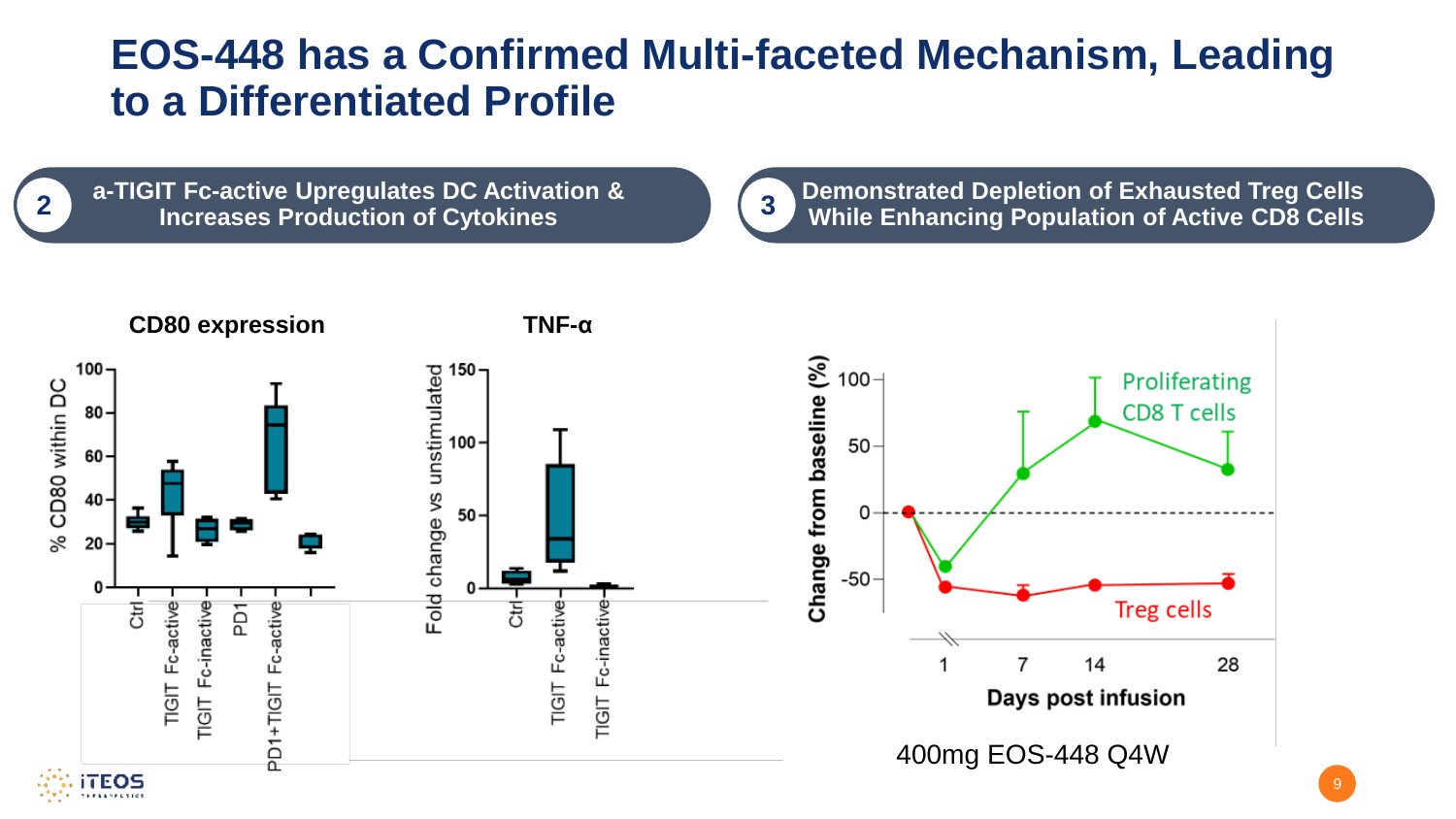# **EOS-448: Clinical Responses as Monotherapy, Manageable Tolerability Profile, and Evidence of Target Engagement**

| <b>Response Summary Based on</b><br><b>Investigator Assessment per RECIST v1.1</b> |            |  |  |  |  |
|------------------------------------------------------------------------------------|------------|--|--|--|--|
| <b>Response Evaluable Patients [n]</b>                                             | $(N=20)$   |  |  |  |  |
| Best Overall Response [n (%)]                                                      |            |  |  |  |  |
| Complete Response (CR)                                                             | $0(0\%)$   |  |  |  |  |
| Partial Response (PR)                                                              | 1(5%)      |  |  |  |  |
| Stable Disease (SD)                                                                | 9(45%)     |  |  |  |  |
| Progressive Disease (PD)                                                           | $10(50\%)$ |  |  |  |  |

#### **Manageable Tolerability Profile, Consistent with Other Checkpoint Inhibitors**

- Most common treatment related adverse events were itching (32%), rash (18%), infusion-related reactions (18%) and fatigue (18%)
- One treatment related serious adverse event, a grade 2 systemic inflammatory response, was observed

**Summary: Validated Target, Rational Molecule Design, Differentiated Results**

- EOS-448 is the only anti-TIGIT antibody with a confirmed partial response in an all-comers, monotherapy study while also maintaining manageable tolerability profile.
- EOS-448 is the first to show engagement of  $Fc<sub>Y</sub>$  receptor in the peripheral blood at all tested dose levels
- TIGIT target has been validated by the randomized P2 study of Genentech (Cityscape). iTeos molecule has similar properties (IgG1/Fcgamma)

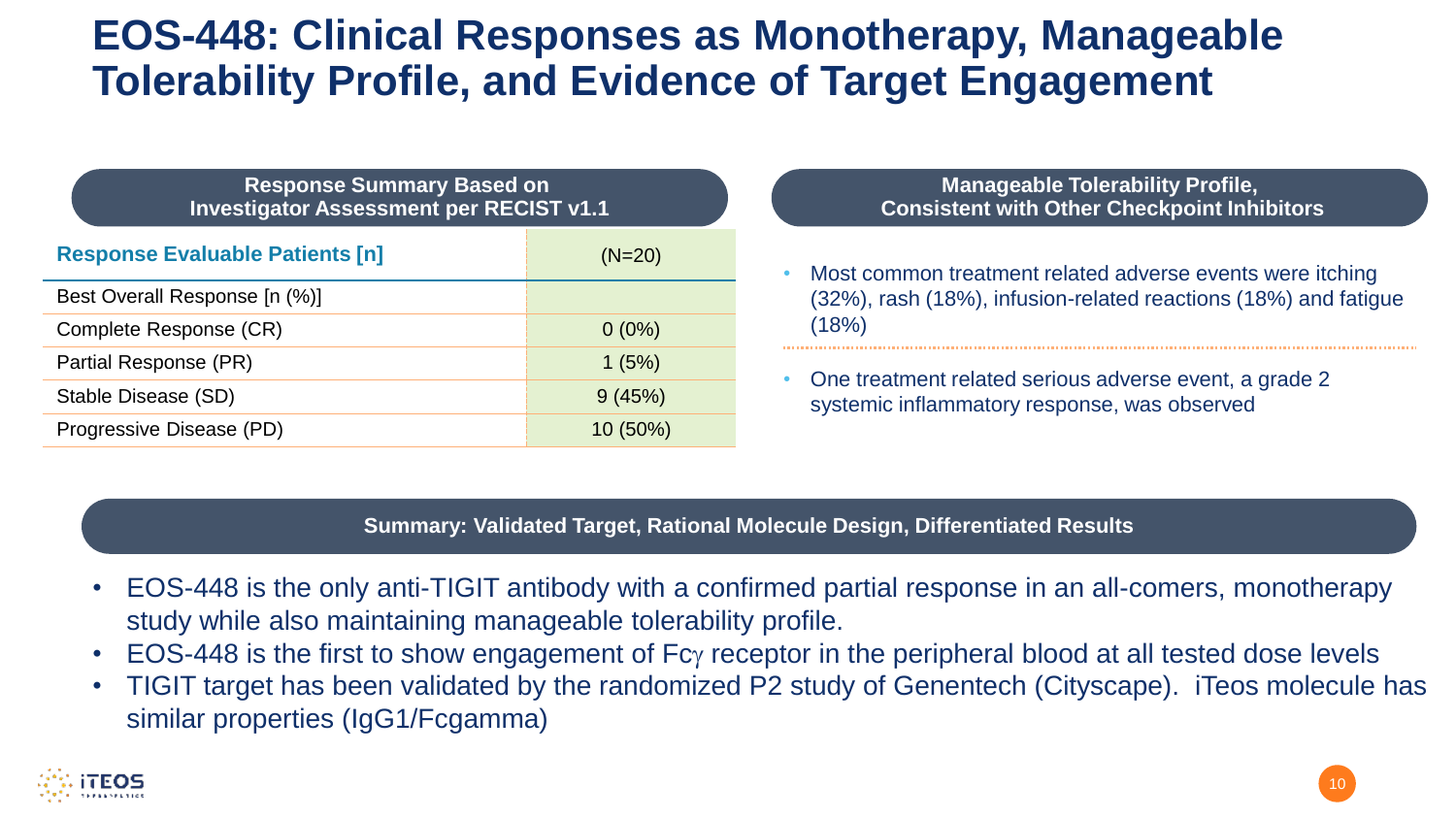#### **Updated Analysis from CITYSCAPE shows improved OS in the PD-L1 High population**

#### **Overall survival: PD-L1 subgroups**

Events Median OS. Events Median OS.  $n$  (%) months (95% CI) HR (95% CI)  $n(%)$ months (95% CI) HR (95% CI)  $8(27.6)$ NE (30.3-NE)  $0.23*$  $32(84.2)$ 13.3 (8.0-20.7)  $1.16*$ Tira + atezo Tira + atezo  $(0.10 - 0.53)$  $(0.70 - 1.94)$  $21(72.4)$  $12.8(4.7 - 24.2)$  $28(71.8)$  $14.5(8.3 - 25.6)$ - Placebo + atezo - Placebo + atezo 100 100 80 80  $11 - 111$ 24-month rate: 24.5% 60 OS (%) 60 OS (%) 24-month rate: 35.0% 40 40 20  $20 -$ 12-month rate: 81.9% i 24-month rate: 78.2% 12-month rate: 54.4% 12-month rate: 56.1% 24-month rate: 33.7% 12-month rate: 59.5%  $\bf{0}$  $\mathbf 0$ 9 12 15 18 21 24 27 30 33 36  $\overline{3}$ 9 12 15 18  $21$ 24 27 30 33 36 No. at risk Time (months) No. at risk Time (months) **NE** 22  $T + A$ 29 17 15 13 10 9 3 **NE** 39 28 24  $17$ 13  $12$  $\overline{2}$ **NE** 25 18 11 8  $T + A$ 35 16 9  $P + A$ 29 29 24 23 22  $21$ 21 21  $21$ 20  $15$  $\boldsymbol{\Lambda}$ **NE**  $P + A$ 38 34 28 23 20 18  $14$  $12$ 9 8  $\Delta$ **NE** 

#### PD-L1 TPS ≥50% (n=58)

PD-L1 TPS 1-49% (n=77)

**ESMO IMMUNO-ONCOLOGY** 

"Urestratified Updated analysis data cut-off: 16 August 2021 (median follow-up: 30.4 months

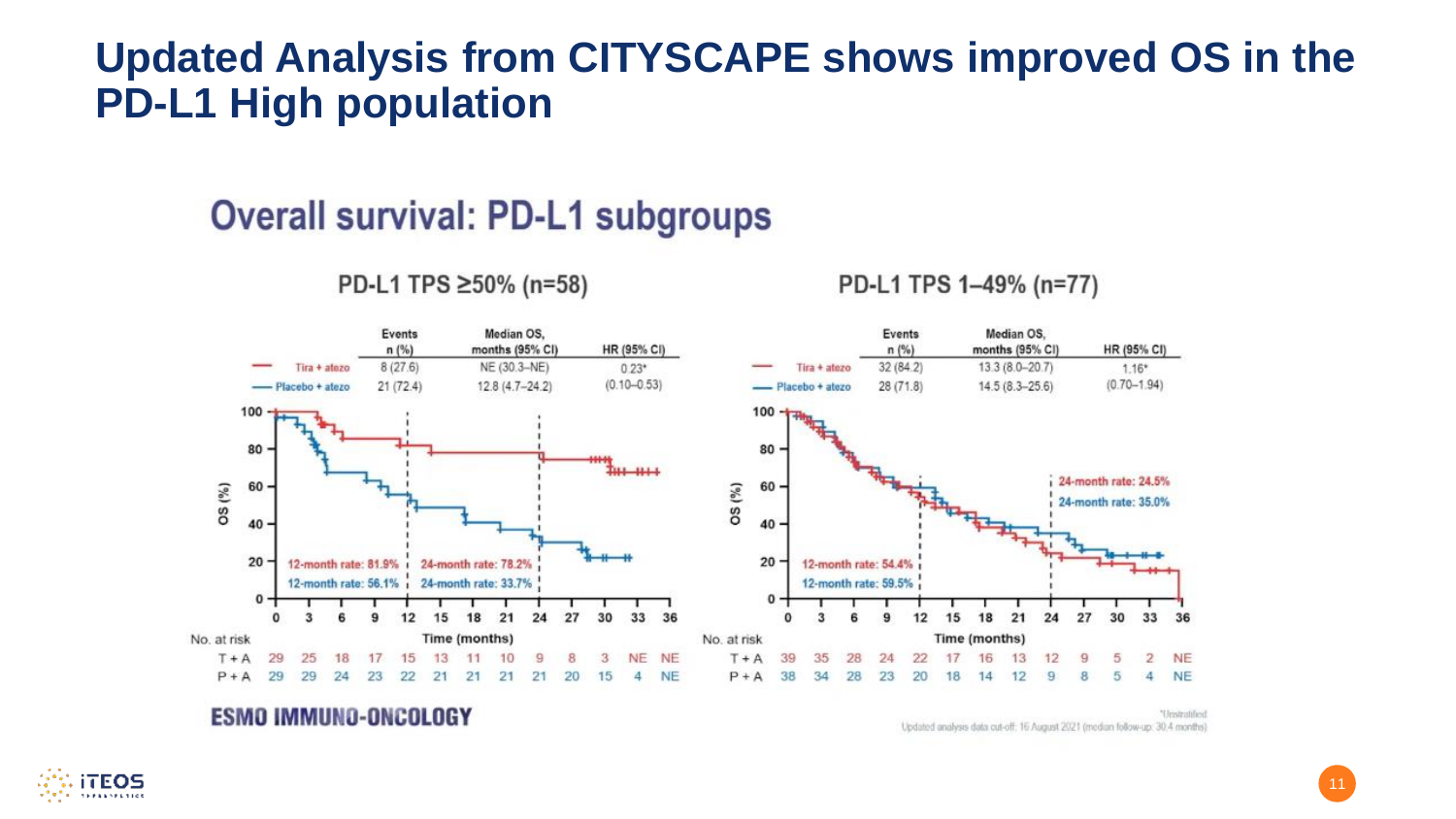#### **EOS-448: Moving Aggressively Towards Registration on Validated Target**



**Confirmed target engagement across all doses**

**Leveraging derisked target to move rapidly to multiple registrational studies**

| Regimen                        | <b>Indication</b>                           | <b>Phase / Status</b> | <b>Rationale</b>                                                                                                   |
|--------------------------------|---------------------------------------------|-----------------------|--------------------------------------------------------------------------------------------------------------------|
| + dostarlimab                  | <b>Solid Tumors</b>                         | 1 / Ongoing           | Generate data on safety of combination and dose rationale.<br>Pembro combo ongoing to generate more data with PD-1 |
|                                | 1L NSCLC PDL1high                           | 3 / Planned           | Evidence of benefit with TIGIT combination in this setting.<br>Most rapid path to registration                     |
| + dostarlimab                  | <b>HNSCC</b>                                | $2/3$ / Planned       | Strong biologic rationale<br>Low response rate with PD-1 monotherapy.                                              |
|                                | <b>Undisclosed</b>                          | $2/3$ / Planned       | Increase benefit in immune responsive tumor                                                                        |
| + dostarlimab + CD96           | <b>Solid Tumors</b>                         | 1 / Planned           | Addresses multiple mechanisms of immunosuppression to<br>activate anti-tumor immune response                       |
| + dostarlimab<br>+ Inupadenant | <b>Solid Tumors</b>                         | 1 / Planned           | Addresses multiple mechanisms of immunosuppression to<br>activate anti-tumor immune response                       |
| + inupadenant                  | <b>PD-1 Resistant Melanoma</b>              | 1/2 / Ongoing         | Address potential mechanisms of resistance                                                                         |
| Monotherapy/<br>+ iberdomide   | <b>Relapsed Refractory Multiple Myeloma</b> | 2 / Start-up          | Strong preclinical data generated with Fred Hutchinson<br><b>Cancer Research Center</b>                            |

**\*\*Green shading denotes intra-portfolio combinations**

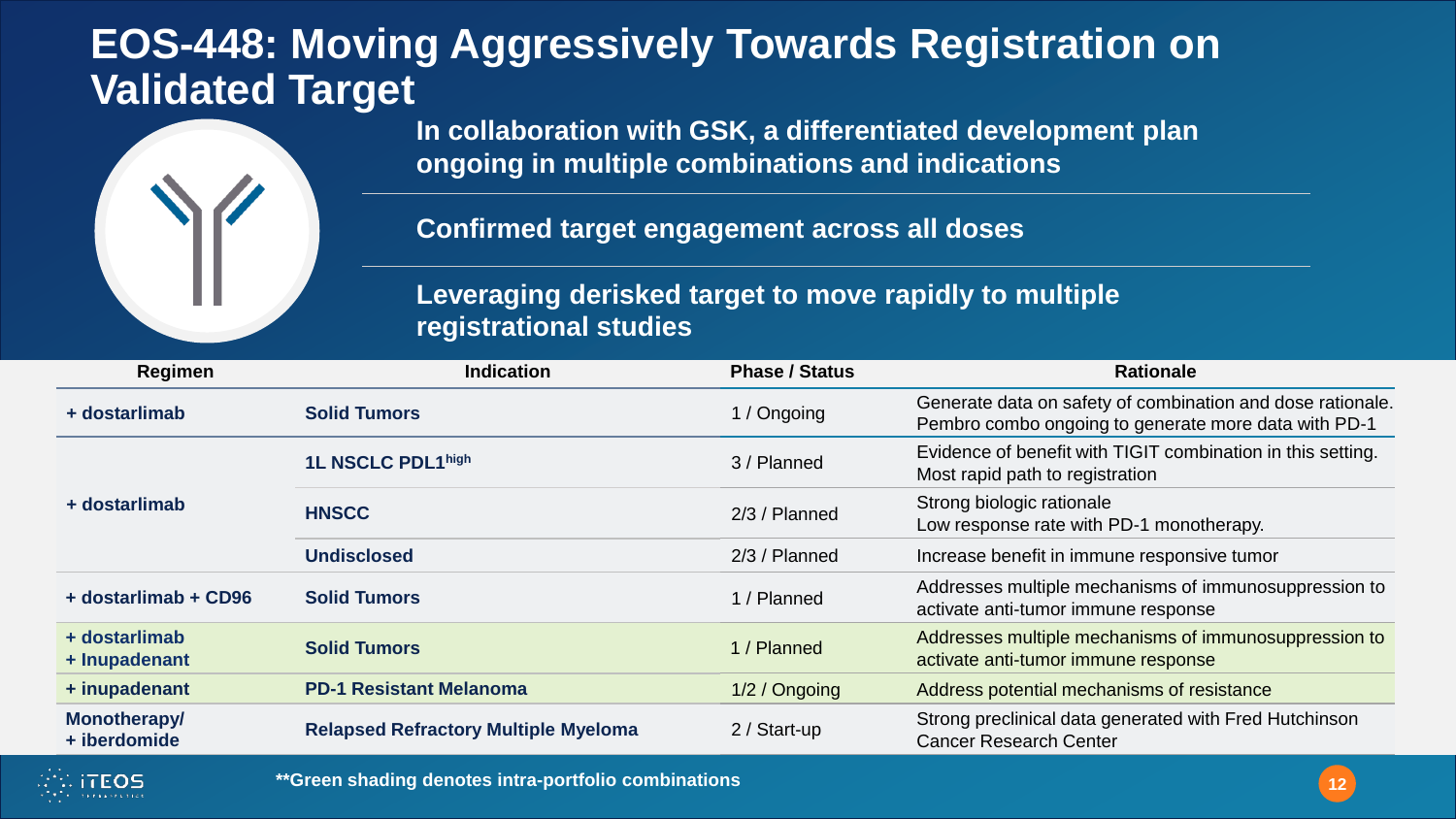# **Inupadenant**

**Targeting the Endpoint of the Adenosine Pathway to Maximize Therapeutic Benefit**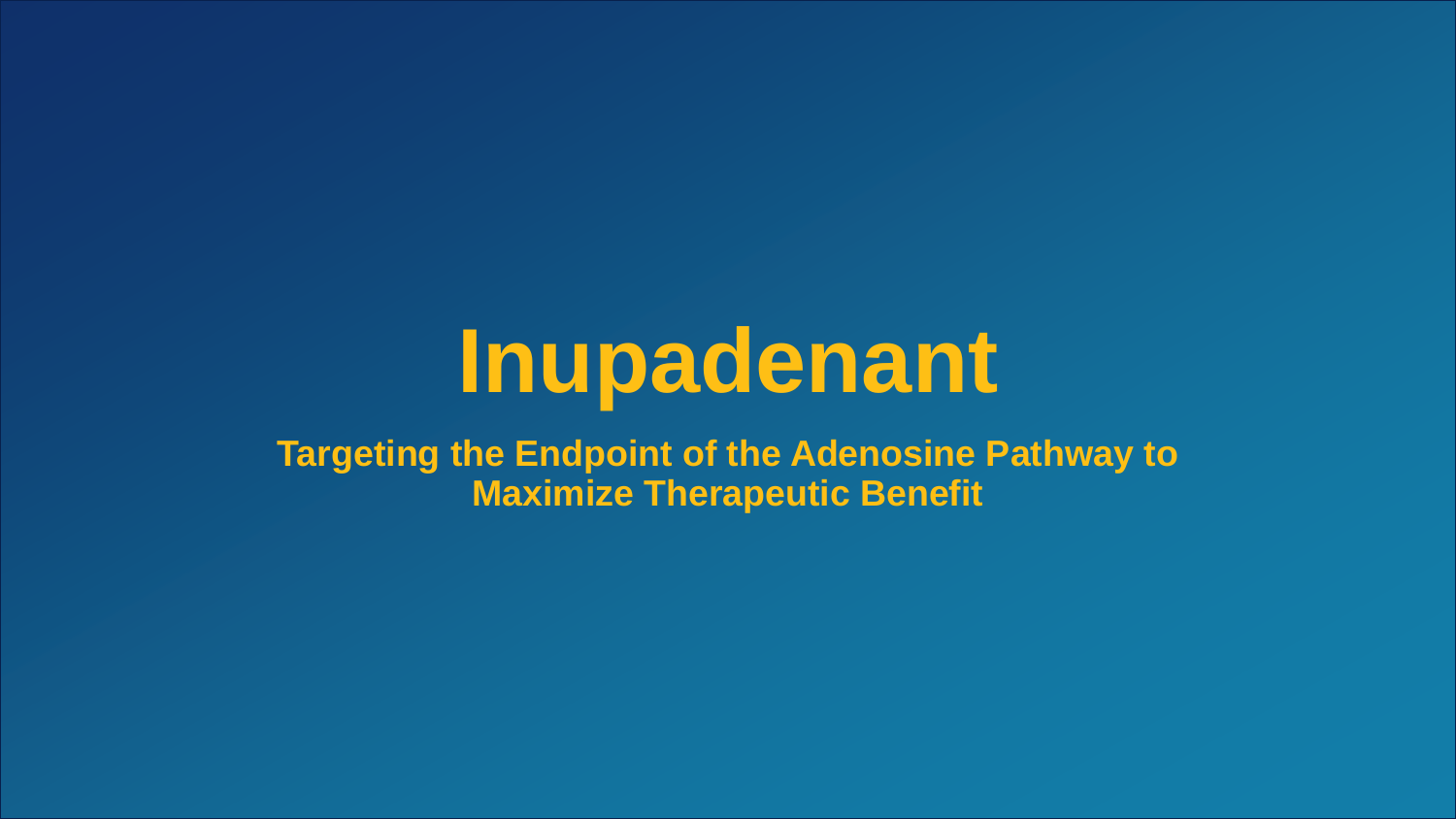# **Inupadenant is the First Adenosine Pathway Inhibitor Designed for the Treatment of Cancer**

Optimized for Activity at the High Adenosine Concentration Found in Tumors



Mass spectrometry imaging



High adenosine

Low adenosine

High adenosine levels quantified in human tumors (median 170 µM, n=13)





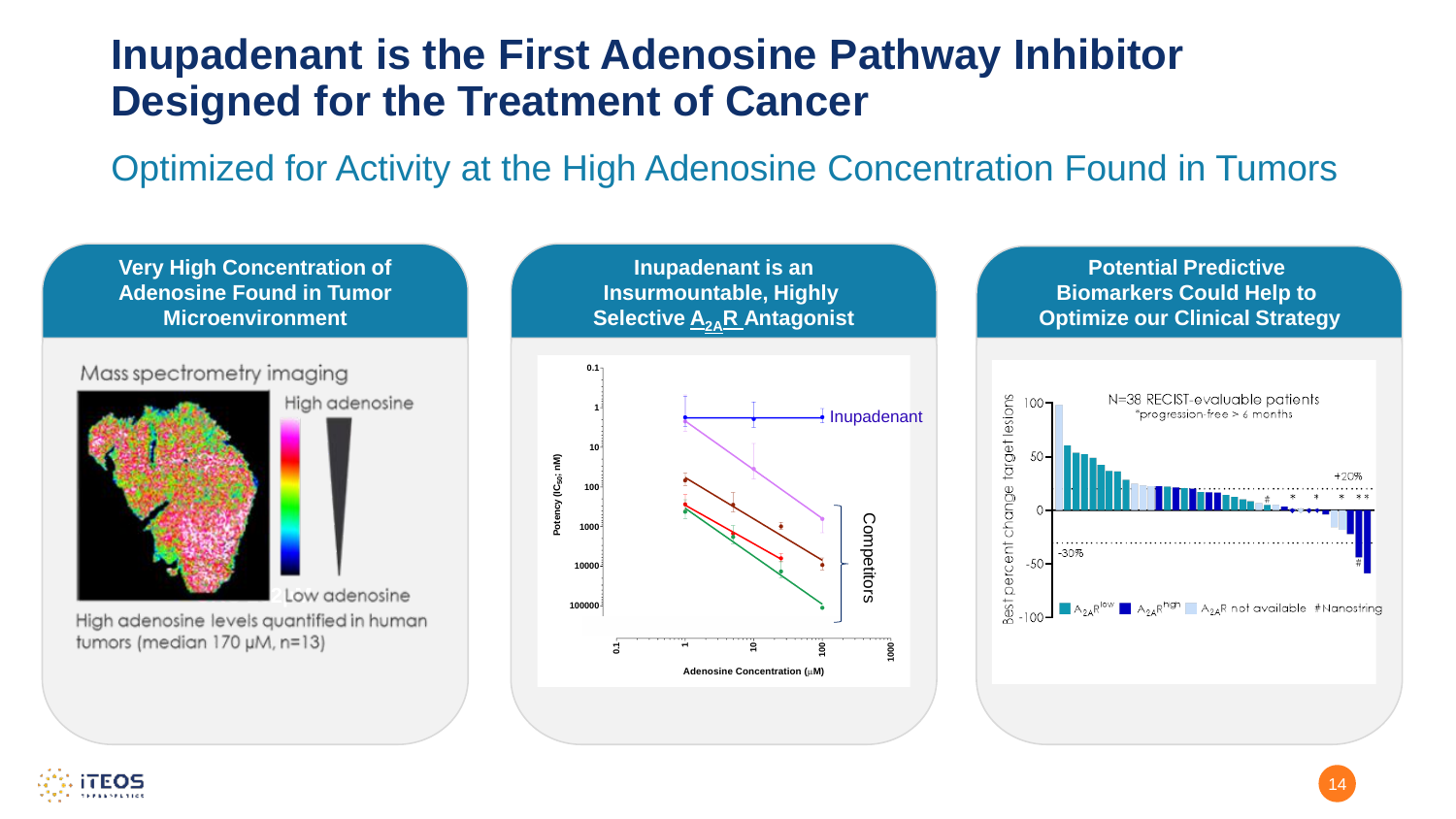#### <span id="page-14-0"></span>**Part 1A: Monotherapy Dose Escalation with Encouraging Clinical Response and Safety Profile**



#### **HEAVILY PRE-TREATED mCRPC:**

 $A<sub>0</sub>0/$  *tumor reduction* 

| <b>Prior Treatments:</b><br>Heavily pre-treated with 5<br>previous rounds of therapy<br>Prior treatments include<br>antiandrogen therapy and 2<br>lines of chemotherapy |  |  |                                                                                                                         | <b>Inupadenant Treatment History:</b> |  |  |  |  |  |  |
|-------------------------------------------------------------------------------------------------------------------------------------------------------------------------|--|--|-------------------------------------------------------------------------------------------------------------------------|---------------------------------------|--|--|--|--|--|--|
|                                                                                                                                                                         |  |  | Stable disease at 8 weeks<br>PR at 16 weeks<br>• 40% tumor reduction<br>Confirmed PR at 30 weeks<br>49% tumor reduction |                                       |  |  |  |  |  |  |
|                                                                                                                                                                         |  |  | Lesion Progression Over Time                                                                                            |                                       |  |  |  |  |  |  |
| 70mm                                                                                                                                                                    |  |  |                                                                                                                         |                                       |  |  |  |  |  |  |
| 60mm                                                                                                                                                                    |  |  |                                                                                                                         |                                       |  |  |  |  |  |  |
| 50mm                                                                                                                                                                    |  |  |                                                                                                                         |                                       |  |  |  |  |  |  |
| 40mm                                                                                                                                                                    |  |  |                                                                                                                         |                                       |  |  |  |  |  |  |
| 30mm                                                                                                                                                                    |  |  |                                                                                                                         |                                       |  |  |  |  |  |  |
| 20mm                                                                                                                                                                    |  |  |                                                                                                                         |                                       |  |  |  |  |  |  |
|                                                                                                                                                                         |  |  |                                                                                                                         |                                       |  |  |  |  |  |  |

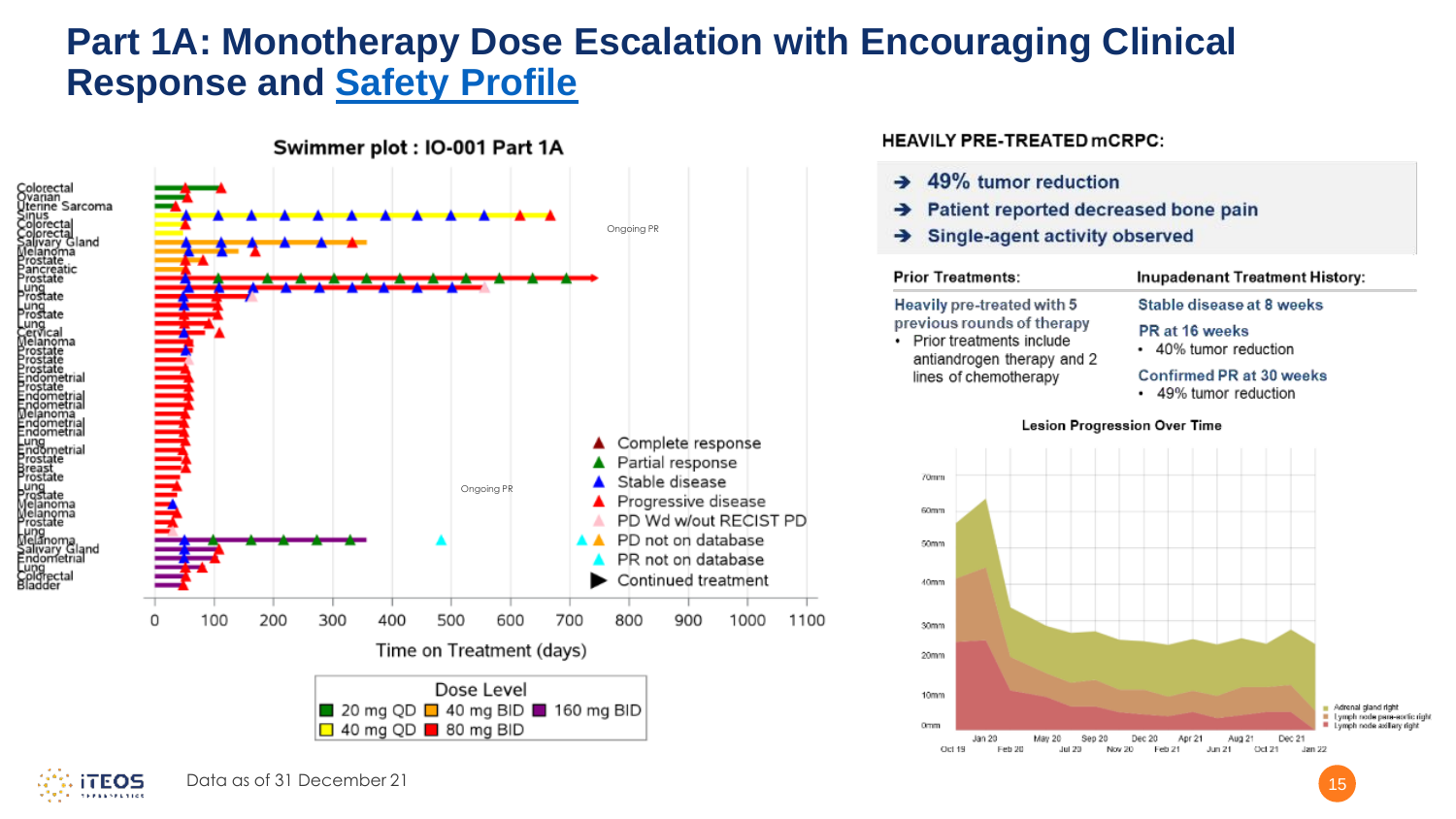# **Early Clinical Data to Support the Adenosine Pathway**

#### **Ph 2 COAST provides POC for Durva + Oleclumab (CD73) in PACIFIC setting in NSCLC**



#### Antitumour activity by investigator assessment (interim analysis: ITT population)

| Antitumour activity                                                         | D                                                    | D+O                                                                                                                                                                                                                                                                                                                                                                                      | $D+M$                                                                       |  |
|-----------------------------------------------------------------------------|------------------------------------------------------|------------------------------------------------------------------------------------------------------------------------------------------------------------------------------------------------------------------------------------------------------------------------------------------------------------------------------------------------------------------------------------------|-----------------------------------------------------------------------------|--|
|                                                                             | $(N=67)$                                             | $(N=60)$                                                                                                                                                                                                                                                                                                                                                                                 | $(N=62)$                                                                    |  |
| Confirmed ORR (95% CI). <sup>6</sup> %                                      | 17.9 (9.6, 29.2)                                     | 30.0 (18.8, 43.2)                                                                                                                                                                                                                                                                                                                                                                        | 35.5 (23.7, 48.7)                                                           |  |
| [n]                                                                         | [12]                                                 | [18]                                                                                                                                                                                                                                                                                                                                                                                     | $[22]$                                                                      |  |
| Confirmed + unconfirmed ORR (95% CI). <sup>b</sup> %                        | 25.4 (15.5, 37.5)                                    | 38.3 (26.1, 51.8)                                                                                                                                                                                                                                                                                                                                                                        | 37.1 (25.2, 50.3)                                                           |  |
| [n]                                                                         | [17]                                                 | [23]                                                                                                                                                                                                                                                                                                                                                                                     | [23]                                                                        |  |
| ORR odds ratio (95% CI) <sup>A/3</sup>                                      |                                                      | 1.83 (0.80, 4.20)                                                                                                                                                                                                                                                                                                                                                                        | $1.77$ (0.77, 4.11)                                                         |  |
| Objective responses by RECIST,* n (%)<br><b>CR</b><br>PR<br>SD<br>PD<br>NE. | 2(3.0)<br>15(22.4)<br>27(403)<br>15(22.4)<br>8(11.9) | 1(1.7)<br>22(38.7)<br>25(41.7)<br>7(11.7)<br>5(8.3)                                                                                                                                                                                                                                                                                                                                      | 3(4.8)<br>20 (32.3)<br>27(43.5)<br>7(11.3)<br>4(6.5)                        |  |
| DCR at 16 weeks (95% CI). <sup>46</sup> %                                   | 58.2 (45.5, 70.2)                                    | 81.7 (69.6, 90.5)                                                                                                                                                                                                                                                                                                                                                                        | 77.4 (65.0, 87.1)                                                           |  |
| [n]                                                                         | [39]                                                 | [49]                                                                                                                                                                                                                                                                                                                                                                                     | 48                                                                          |  |
| Median DoR (95% Cl),* months                                                | NR (2.3, NA)                                         | 12.9 (6.7, NA)                                                                                                                                                                                                                                                                                                                                                                           | NR (9.0, NA)                                                                |  |
| Range                                                                       | $0.0*, 17.5*$                                        | $0.0-.16.9+$                                                                                                                                                                                                                                                                                                                                                                             | $1.9 - 18.4 +$                                                              |  |
| <b>ME 165</b>                                                               |                                                      | "Continued and uncertained responses; 195% Cliby Clopper-Pearson exact method; "DCR at 16 reselve + CR + PR + SD for 215 weeks<br>Cit confidence intend. CR complete tragginer DCR designs control rule. CoR duration of response NA, not applicable NE, not evaluable.<br>Wil not mached: GSI, objective response rate FR, partial response FO: progressive disease. SD: radio disease. | Data cutoff: 17 May 2021 (median follow-up of 11.5 months: range; 0.4-23.4) |  |

*"*  "*We are particularly encouraged by the positive data from the combination therapy of durvalumab and oleclumab. We believe these results not only serve as a proof of concept for oleclumab, but also clinically validate targeting CD73, and probably, broadly the adenosine pathway, for cancer immunotherapy."*

*"We believe these (COAST) results are also positive for the combination of checkpoint and adenosine inhibitor mechanisms in NSCLC and other solid tumors"* - SVB LEERINK



16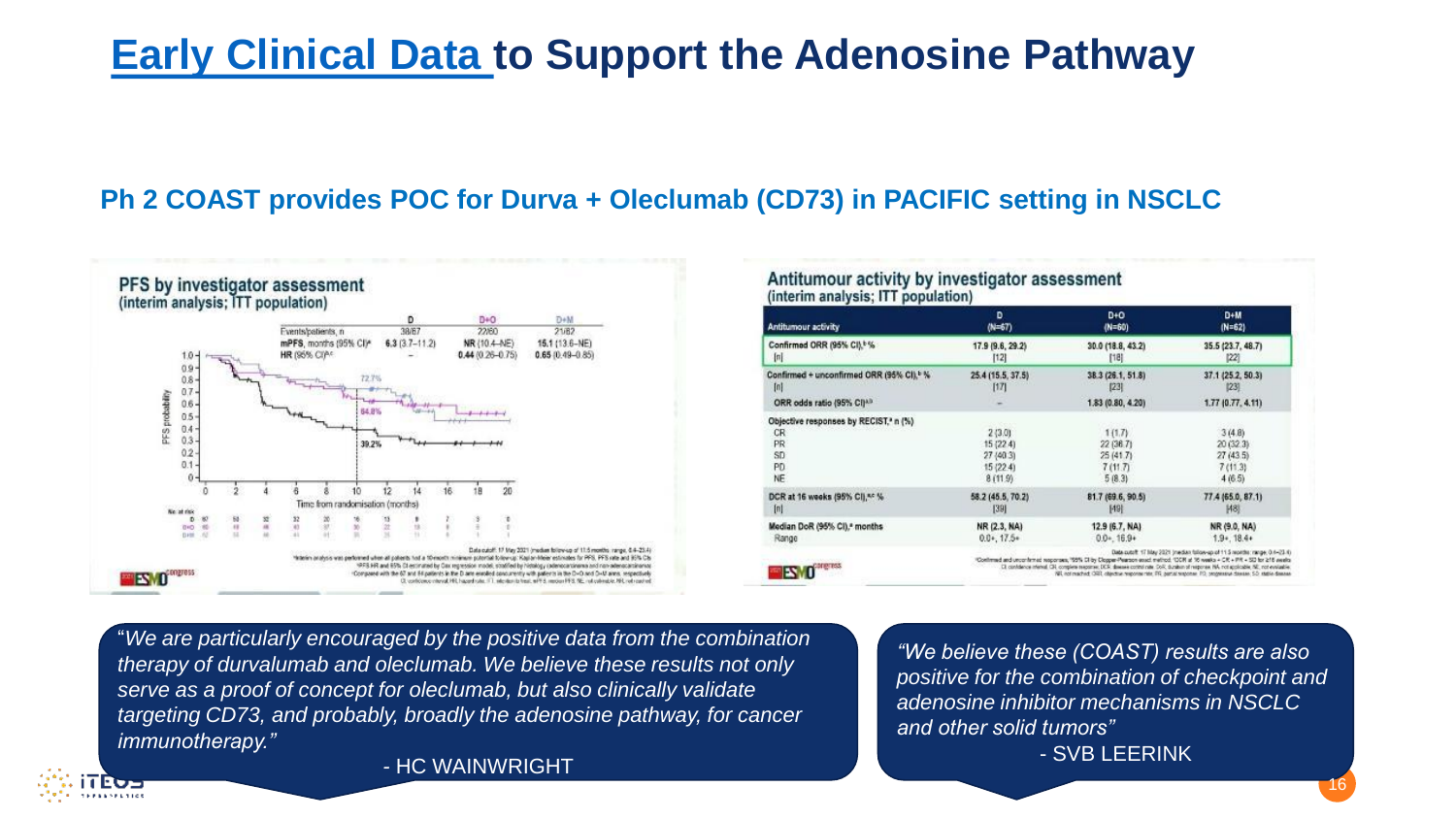## **Inupadenant: Growing Development Plan in Multiple Combination Approaches**



**A2AR antagonist designed for application in immuno-oncology**

**Clinical responses in monotherapy and in combination with pembrolizumab and chemotherapy**

**Identification of potential predictive biomarkers that could lead to targeted development strategy**

| Regimen                      | <b>Indication</b>                                                       | <b>Phase / Status</b>       | <b>Rationale</b>                                                                              |
|------------------------------|-------------------------------------------------------------------------|-----------------------------|-----------------------------------------------------------------------------------------------|
| <b>Monotherapy</b>           | <b>Evaluating Patient and Indication Selection</b><br><b>Biomarkers</b> | 2 / Ongoing                 | Enhance patient and indication selection                                                      |
| + pembrolizumab              | <b>PD-1 Resistant Melanoma</b>                                          | 2 / Ongoing                 | Address potential mechanism of resistance                                                     |
| $+ EOS-448$                  | <b>PD-1 Resistant Melanoma</b>                                          | 1/2 / Ongoing               | Address potential mechanisms of resistance                                                    |
| $+ EOS-448 +$<br>dostarlimab | <b>Undisclosed</b>                                                      | 1 / Planned                 | Address multiple mechanisms of<br>immunosuppression to activate anti-tumor<br>immune response |
| + chemotherapy               | <b>Undisclosed</b>                                                      | 2 (randomized) /<br>Planned | Enhance immune response in combination with<br>immunogenic chemotherapy                       |



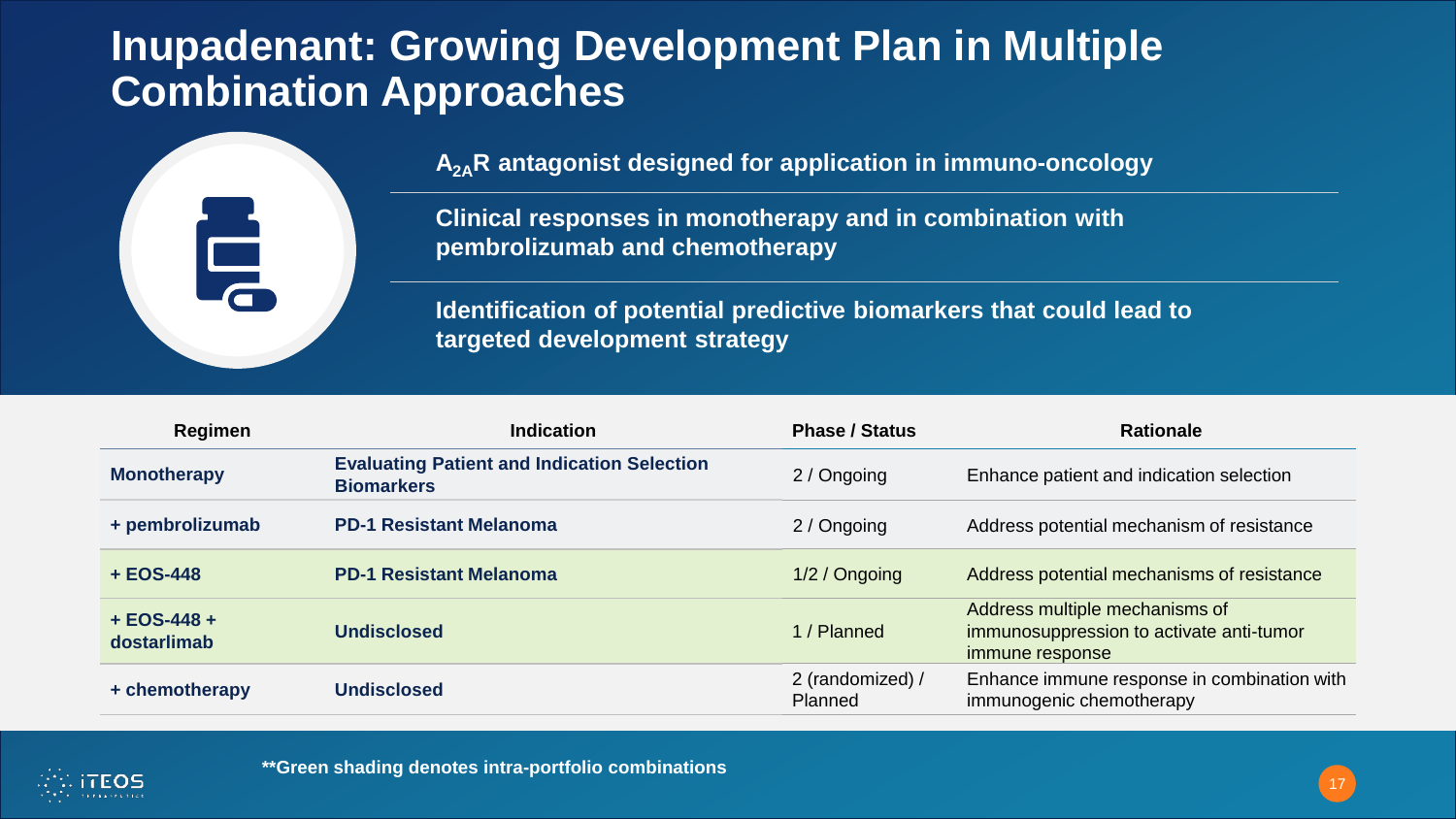**Combining Expertise in IO, a Strong Portfolio, and Dedication to Improve the Lives of People with Cancer**

**Launch randomized and registration-directed studies in multiple indications with different combinations**

**Continue to apply our targeted immunotherapy approach to expand our pipeline**

**Leverage our deep understanding of targets and our differentiated therapies to select optimal combinations and indications**